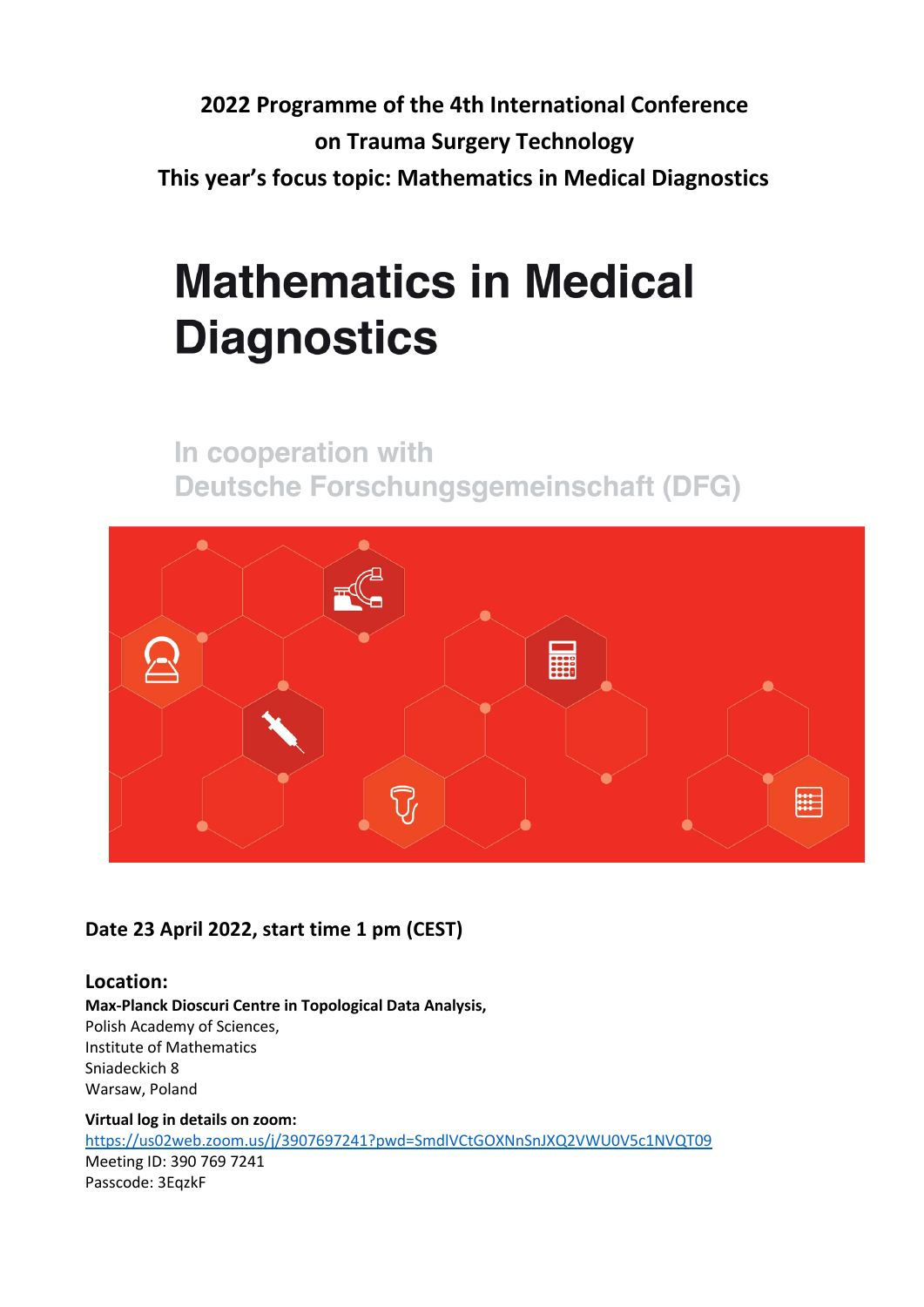### **Instructions for speakers**

We are looking forward to your talk. Please aim to speak no longer than 15 min.

#### **Sessions overview**

#### **Opening session**

Starting 1 pm

- **Dlotko, Pawel, Dioscuri Centre for Topological Data Analysis, Warsaw, Poland** Welcome message, technical details and workshop structure How to see multiple clinical parameters acting together?
- **Group photo 2022 on zoom (participation non mandatory)**

#### **Session 1 – Topological data analysis, Chair: Bosbach, Wolfram A** Starting 1.30 pm

- **Senge, Jan, Department of Mathematics and Computer Science, University of Bremen, Germany** Analysis of synchrotron images of human femoral heads and extraction of their topological characteristics
- **Hellmer, Niklas, Dioscuri Centre for Topological Data Analysis, Warsaw, Poland** Bottleneck Profiles and Prokhorov Metrics for Persistence Diagrams
- **Gurnari, Davide, Dioscuri Centre for Topological Data Analysis, Warsaw, Poland** Analysis of medical images using Euler characteristic curves (and profiles)

#### **Coffee break 15 min**

**Session 2 – Non-TDA works, Chair: Dlotko, Pawel** Starting 2.45 pm

- **Tindall, Marcus J, Department of Mathematics and Statistics & Institute of Cardiovascular and Metabolic Research, University of Reading, UK** Mathematical modelling of bacterial chemotactic systems – The Rhodobacter sphaeroides case example
- **Burfitt, Matthew, Department of Mathematics, University Aberdeen, UK** A projective model for fast field cycling MRI images
- **Bosbach, Konstantin E, Medical Department, University of Freiburg, Germany** Investigating in vivo Detectability of the Neurotransmitter GABA in Magnetic Resonance Spectroscopy with the Monte Carlo method

#### **Coffee break 15 min**

**Session 3 – Medical applications, Chair: TBD** Starting 4.00 pm

• **Bosbach, Wolfram A, Department of Diagnostic, Interventional and Paediatric Radiology (DIPR), Inselspital, Bern University Hospital, University of Bern, Switzerland**